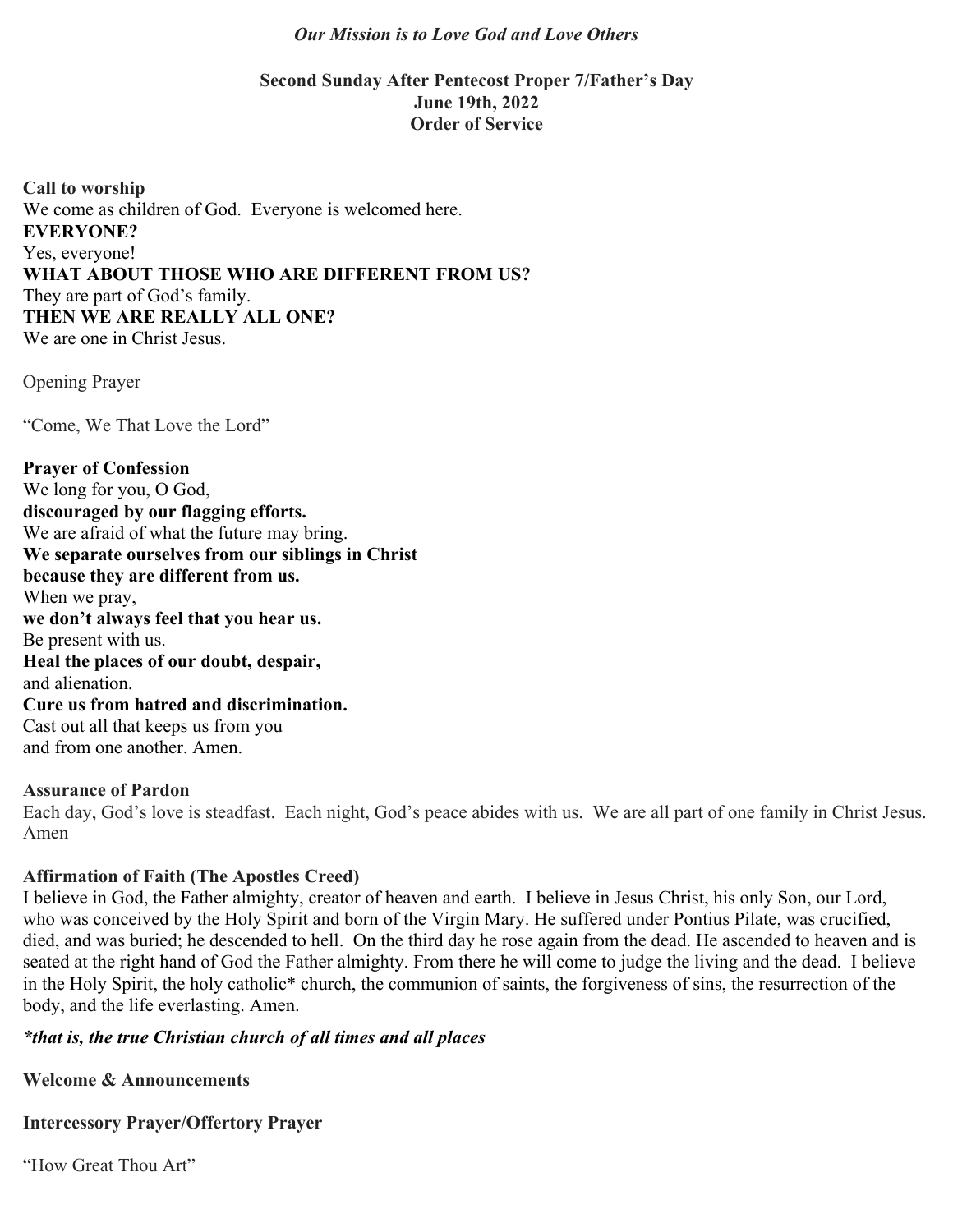**Ephesians 5:15-20** (New Living Translation)

### **Living by the Spirit's Power**

<sup>15</sup> So be careful how you live. Don't live like fools, but like those who are wise. <sup>16</sup> Make the most of every opportunity in these evil days. <sup>17</sup> Don't act thoughtlessly but understand what the Lord wants you to do. <sup>18</sup> Don't be drunk with wine, because that will ruin your life. Instead, be filled with the Holy Spirit, <sup>19</sup> singing psalms and hymns and spiritual songs among yourselves and making music to the Lord in your hearts. <sup>20</sup> And give thanks for everything to God the Father in the name of our Lord Jesus Christ.

**Message Spirit Filled"** Rev. Paul Glover

**"Revive Us Again"**

**Benediction**

### **Announcements**

**Tuesday Night Prayer Conference Call at 7 pm to 8 pm and Thursday Morning Prayer Conference Call at 6 am to 6:30 am (605) 472-5395 Code 476076** –Prayer requests can be emailed to prayer@flatlandsreformed.org

The Fresh Produce Food distribution program operates on Saturdays, from 7:00 am – 9:30 am

Friday, June 24th-Pre-packing of fresh produce at 2pm

FITBK – Free fitness classes on Tuesday's and Thursday's at 7 pm

ESL program - ESL classes will be held Mondays & Fridays from 6 pm-9 pm.

Wednesday Night Worship, The 1st and 3rd Wednesday of each month. Next gathering Wednesday, July 6th at 7 pm, in the auditorium.

Saturday, June 25<sup>th</sup> from 12-4pm -Flatlands/Flatbush Community Fun Day at Flatlands this is in partnership with FFCG, Assemblywoman Weinstein, Councilwoman Farah Louis and other community organizations. If you would like to volunteer, please speak with Mrs. Sallie Bennett or Jill Glover.

**Every Woman Project** –Every Woman Project's mission is to affirm the dignity of women by providing them with items needed for feminine hygiene care. Participants gather the first Saturday of each month at 10 am to prepare care packets and then distribute to women shelters, and residences.

Saturday, July 16<sup>th</sup> free rain barrel giveaway at Flatlands sponsored by Assemblywoman Weinstein, Councilwoman Farah Louis, and FFCG. Pre-registration is required-please call (718)648-4700

Please be advised that during the months of July and August we will be moving Sunday morning worship to the auditorium in the community center/activities building.

**Giving** – You can now give your tithes, offerings, gifts, and donations in three ways:

-**Online**, go to www.flatlandsreformed.org, and click on the give tab at the top, then the give button. -**By Mail**, Flatlands Reformed Church, 3931 Kings Highway, Brooklyn, New York 11234 -**In Person,** you can bring your gift to Sunday service